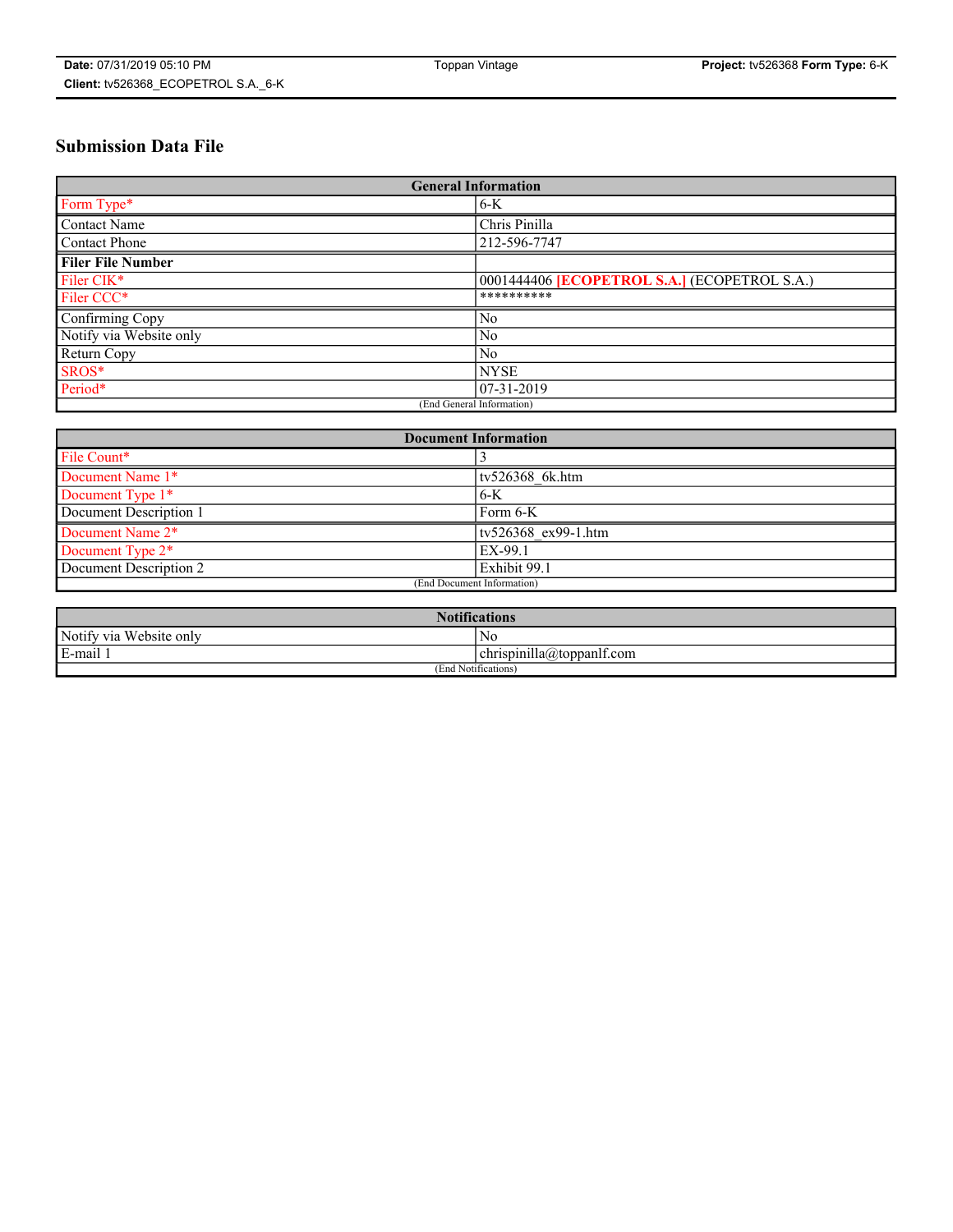### **UNITED STATES SECURITIES AND EXCHANGE COMMISSION Washington, D.C. 20549**

## **FORM 6-K**

### **REPORT OF FOREIGN PRIVATE ISSUER PURSUANT TO RULE 13a-16 OR 15d-16 UNDER THE SECURITIES EXCHANGE ACT OF 1934**

For the month of July, 2019

Commission File Number 001-34175

## ECOPETROL S.A.

(Exact name of registrant as specified in its charter)

N.A.

(Translation of registrant's name into English)

COLOMBIA

(Jurisdiction of incorporation or organization)

Carrera 13 No. 36 – 24 BOGOTA D.C. – COLOMBIA

(Address of principal executive offices)

Indicate by check mark whether the registrant files or will file annual reports under cover of Form 20-F or Form 40-F.

Form 20-F  $\boxtimes$  Form 40-F  $\Box$ 

Indicate by check mark if the registrant is submitting the Form 6-K in paper as permitted by Regulation S-T Rule 101(b)(1)

 $Yes \Box$  No  $\boxtimes$ 

Indicate by check mark if the registrant is submitting the Form 6-K in paper as permitted by Regulation S-T Rule 101(b)(7)

 $Yes \Box$  No  $\boxtimes$ 

Indicate by check mark whether the registrant by furnishing the information contained in this form is also thereby furnishing the information to the Commission pursuant to Rule 12g3-2(b) under the Securities Exchange Act of 1934.

 $Yes \Box$  No  $\boxtimes$ 

If "Yes" is marked, indicate below the file number assigned to the registrant in connection with Rule 12g3-2(b): 82-  $N/A$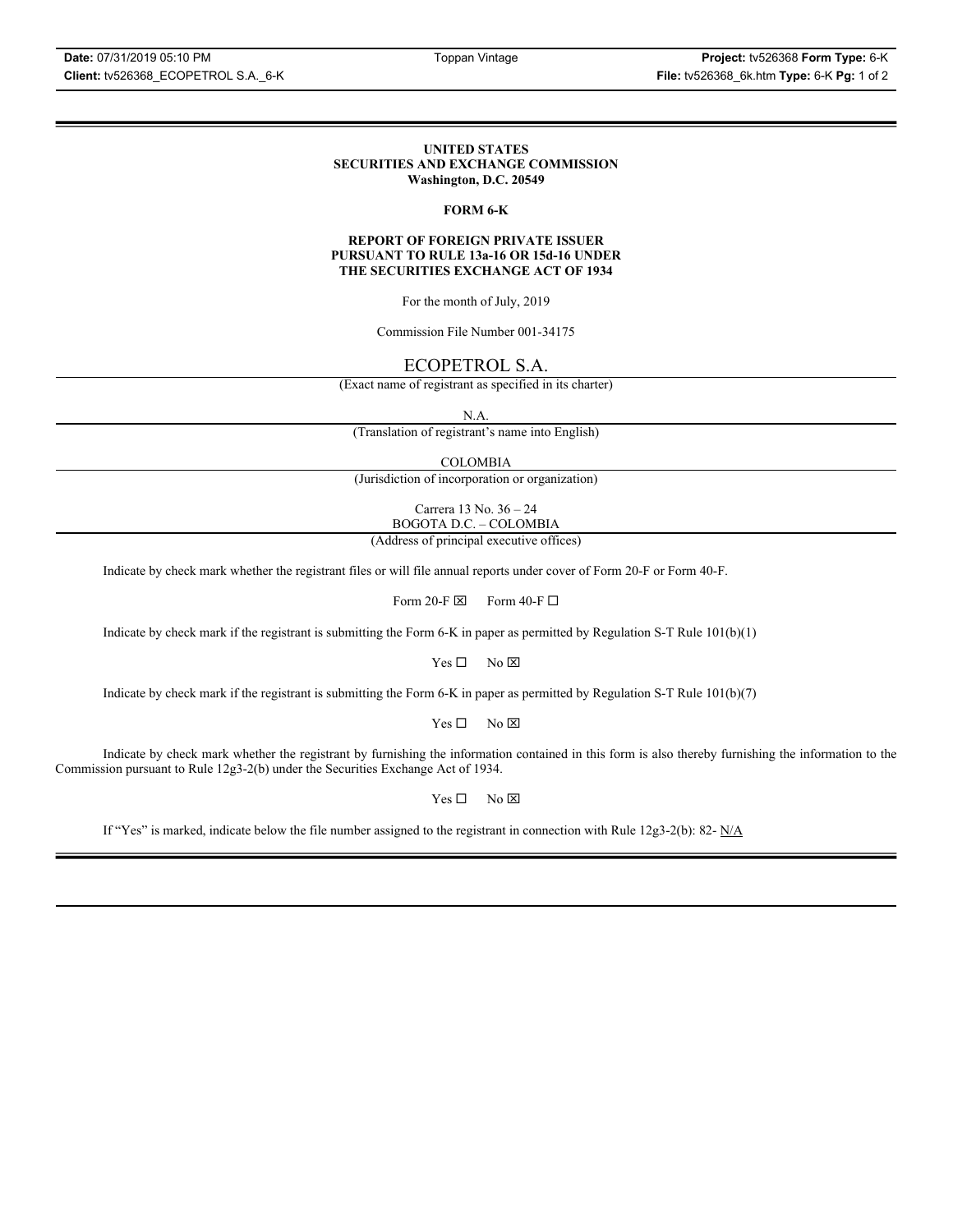### **SIGNATURES**

Pursuant to the requirements of the Securities Exchange Act of 1934, the registrant has duly caused this report to be signed on its behalf by the undersigned, thereunto duly authorized.

Ecopetrol S.A.

By: /s/ Jaime Caballero Uribe

Name: Jaime Caballero Uribe Title: Chief Financial Officer

Date: July 31, 2019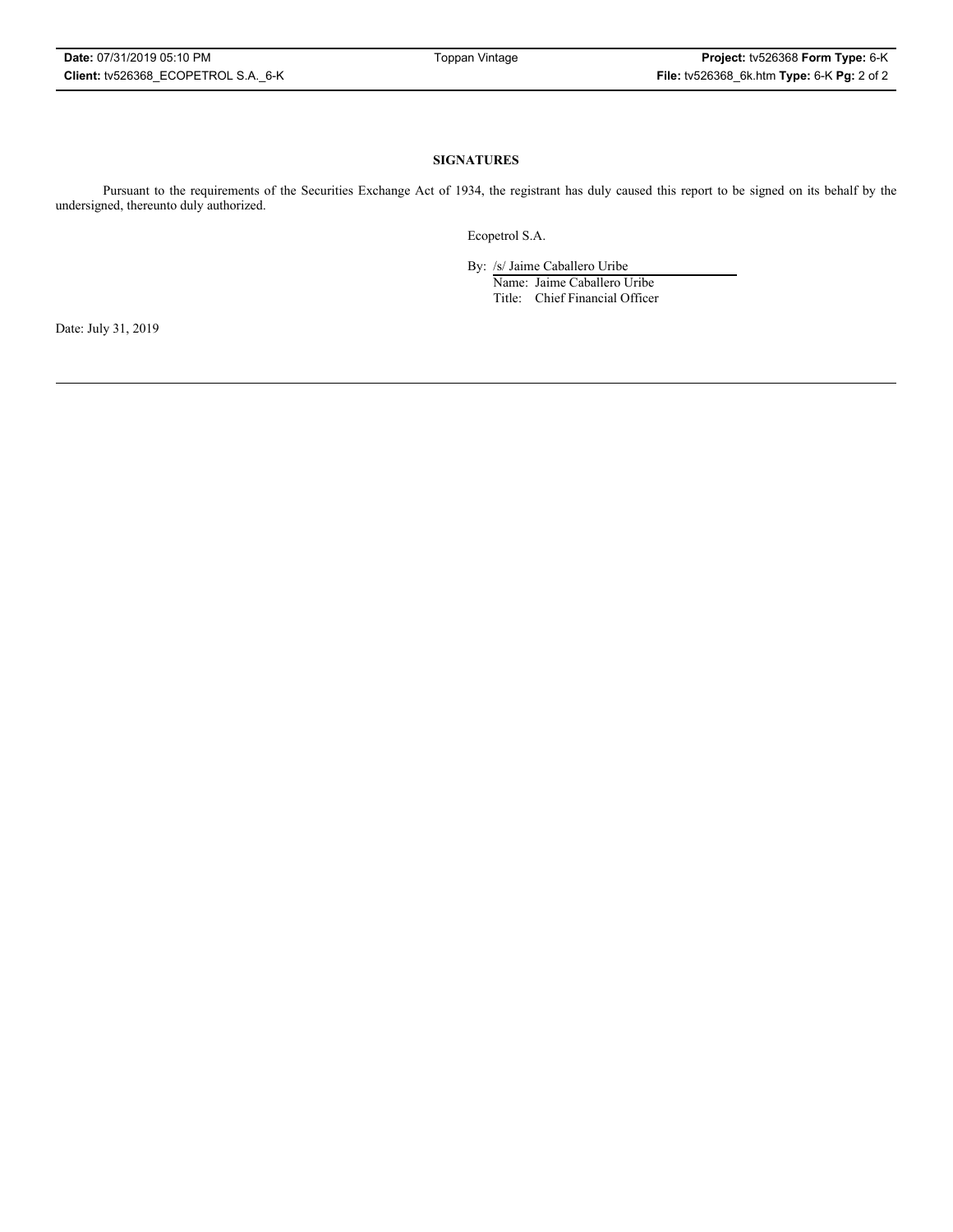**Exhibit 99.1**



# **Ecopetrol and Occidental Form Strategic Partnership to Develop Acreage in Midland Basin**

Ecopetrol S.A. (BVC: ECOPETROL; NYSE: EC) announced today that it formed a joint venture with Occidental Petroleum Corporation to develop 97,000 net acres of Occidental's Midland Basin properties in the Permian Basin.

The JV enables Ecopetrol to book ~160 MMboe of proved undeveloped reserves at transaction closing and provides access to one of the most prolific resource plays in the world. The JV will progressively increase production until 2027, when production for Ecopetrol in the JV is estimated to reach circa 95 kboepd.

In addition to its share of future production from the development acreage, Ecopetrol will second employees to the joint venture. This will enable Ecopetrol to advance its expertise in shale development and ensure technology and knowledge transfer from the Permian Basin to its assets in Colombia. The deal is fully aligned with Ecopetrol's strategic priorities outlined in the 2019-2021 business plan, which focus on reserves and production growth, under a strict capital deployment discipline.

Ecopetrol will pay \$750 million in cash plus \$750 million of carried capital in exchange for a 49-percent interest in the new venture. Occidental will own a 51 percent interest and operate the joint venture. During the carry period, Ecopetrol will pay 75 percent of Occidental's share of capital expenditures.

The joint venture allows Occidental to accelerate its development plans in the Midland Basin. Occidental will retain production and cash flow from its existing operations in the Midland Basin.

"We are excited to partner with one of the largest operators in the Permian Basin, especially one we have worked successfully with for so many decades," said Ecopetrol CEO President Felipe Bayon. "This is a key step to enhance our reserve base and production growth whilst we strengthen our capabilities in shale development and bring this technology to Colombia for the economic benefit of the country."

The transaction is expected to close around year end.

To develop the JV, Ecopetrol incorporated two new companies, Ecopetrol Permian LLC and Ecopetrol USA Inc., and converted Ecopetrol America Inc. into Ecopetrol America LLC, which will continue to focus on US GoM operations.